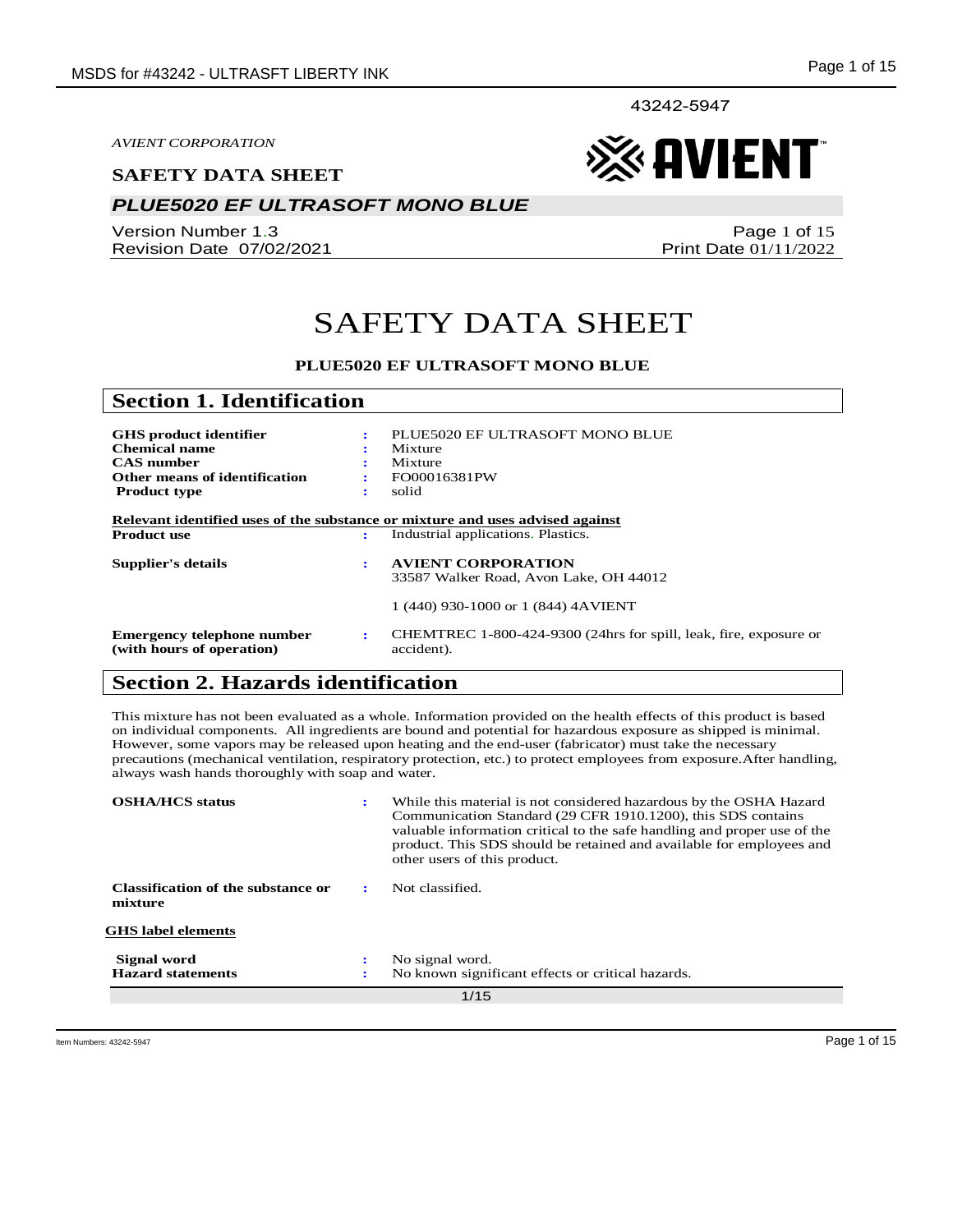#### **SAFETY DATA SHEET**

## *PLUE5020 EF ULTRASOFT MONO BLUE*

Version Number 1.3 Revision Date 07/02/2021

# ※ AVIENT

Page 2 of 15 Print Date 01/11/2022

#### **Precautionary statements**

|                                    | Not applicable. |
|------------------------------------|-----------------|
| Prevention                         | Not applicable. |
| <b>Response</b>                    | Not applicable. |
| <b>Storage</b>                     | Not applicable. |
| <b>Disposal</b>                    | Not applicable. |
| <b>Supplemental label elements</b> | None known.     |
| Hazards not otherwise classified   | None known.     |
|                                    | Not available.  |

#### **Section 3. Composition/information on ingredients**

| Substance/mixture             | Mixture         |
|-------------------------------|-----------------|
| <b>Chemical name</b>          | $\cdot$ Mixture |
| Other means of identification | FO00016381PW    |

**CAS number/other identifiers**

| Ingredient name  |                           | $\rm CAS$<br>number |
|------------------|---------------------------|---------------------|
| Titanium dioxide | $\leq$ 25<br>➢≕<br>$10 -$ | 13463-67-7          |

Any concentration shown as a range is to protect confidentiality or is due to batch variation.

**There are no additional ingredients present which, within the current knowledge of the supplier and in the concentrations applicable, are classified as hazardous to health or the environment and hence require reporting in this section.**

**Occupational exposure limits, if available, are listed in Section 8.**

#### **Section 4. First aid measures**

#### **Description of necessary first aid measures**

| Eve contact         | Immediately flush eyes with plenty of water, occasionally lifting the<br>upper and lower eyelids. Check for and remove any contact lenses.<br>Get medical attention if irritation occurs.                                                                                                                     |
|---------------------|---------------------------------------------------------------------------------------------------------------------------------------------------------------------------------------------------------------------------------------------------------------------------------------------------------------|
| <b>Inhalation</b>   | Remove victim to fresh air and keep at rest in a position comfortable<br>for breathing. Get medical attention if symptoms occur. In case of<br>inhalation of decomposition products in a fire, symptoms may be<br>delayed. The exposed person may need to be kept under medical<br>surveillance for 48 hours. |
| <b>Skin contact</b> | Flush contaminated skin with plenty of water. Remove contaminated                                                                                                                                                                                                                                             |
|                     | 2/15                                                                                                                                                                                                                                                                                                          |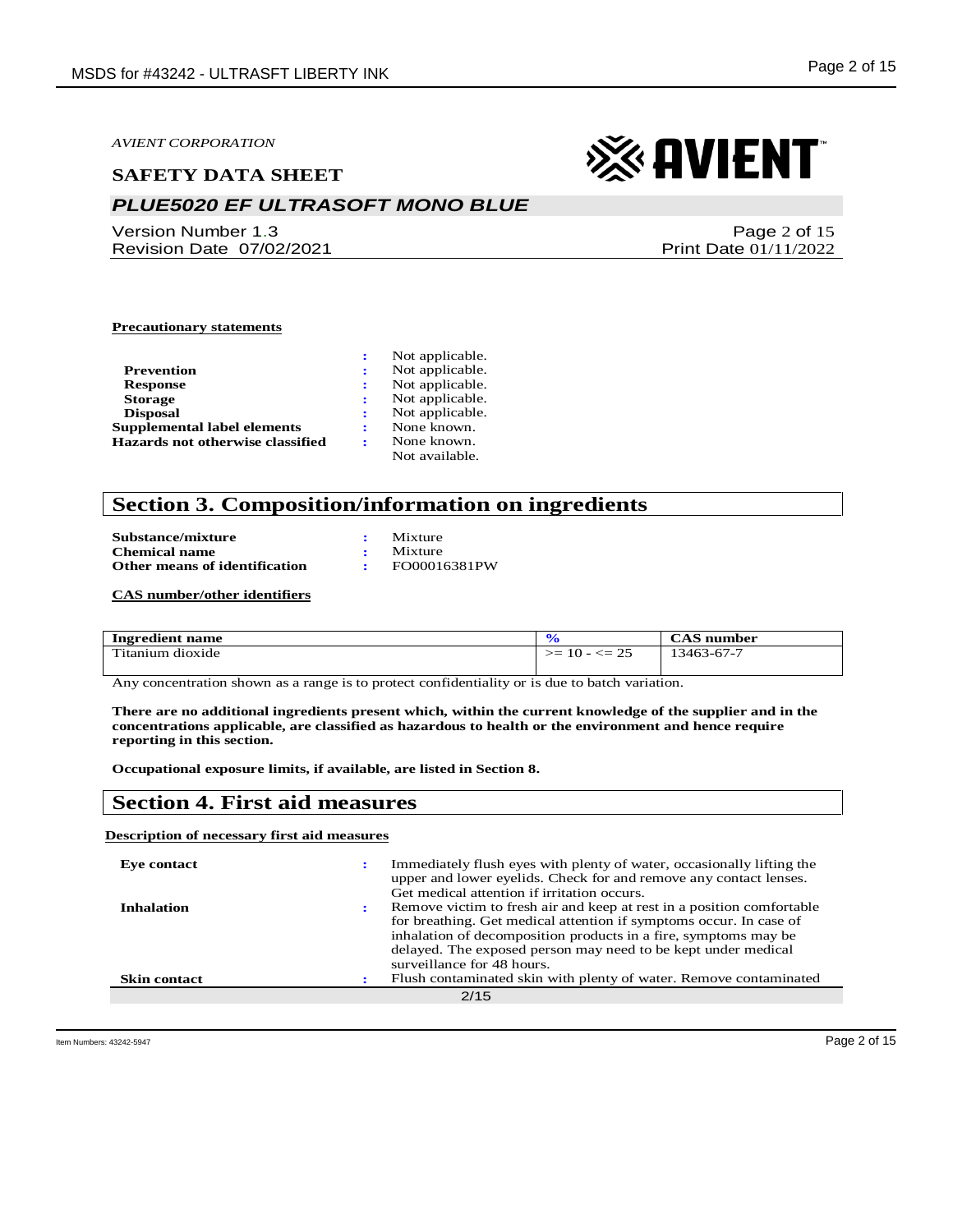※AVIENT

*AVIENT CORPORATION*

#### **SAFETY DATA SHEET**

### *PLUE5020 EF ULTRASOFT MONO BLUE*

| Version Number 1.3       | Page $3$ of 15          |
|--------------------------|-------------------------|
| Revision Date 07/02/2021 | Print Date $01/11/2022$ |
|                          |                         |

| <b>Ingestion</b><br>÷                                     | clothing and shoes. Get medical attention if symptoms occur.<br>Wash out mouth with water. Remove victim to fresh air and keep at<br>rest in a position comfortable for breathing. If material has been<br>swallowed and the exposed person is conscious, give small quantities<br>of water to drink. Do not induce vomiting unless directed to do so by<br>medical personnel. Get medical attention if symptoms occur. |
|-----------------------------------------------------------|-------------------------------------------------------------------------------------------------------------------------------------------------------------------------------------------------------------------------------------------------------------------------------------------------------------------------------------------------------------------------------------------------------------------------|
| Most important symptoms/effects, acute and delayed        |                                                                                                                                                                                                                                                                                                                                                                                                                         |
| <b>Potential acute health effects</b>                     |                                                                                                                                                                                                                                                                                                                                                                                                                         |
| <b>Eye contact</b><br>$\ddot{\phantom{a}}$                | No known significant effects or critical hazards.                                                                                                                                                                                                                                                                                                                                                                       |
| <b>Inhalation</b>                                         | No known significant effects or critical hazards.                                                                                                                                                                                                                                                                                                                                                                       |
| <b>Skin contact</b><br>÷                                  | No known significant effects or critical hazards.                                                                                                                                                                                                                                                                                                                                                                       |
| <b>Ingestion</b><br>÷                                     | No known significant effects or critical hazards.                                                                                                                                                                                                                                                                                                                                                                       |
| Over-exposure signs/symptoms                              |                                                                                                                                                                                                                                                                                                                                                                                                                         |
| <b>Eye contact</b><br>÷                                   | No specific data.                                                                                                                                                                                                                                                                                                                                                                                                       |
| <b>Inhalation</b>                                         | No specific data.                                                                                                                                                                                                                                                                                                                                                                                                       |
| <b>Skin contact</b>                                       | No specific data.                                                                                                                                                                                                                                                                                                                                                                                                       |
| <b>Ingestion</b>                                          | No specific data.                                                                                                                                                                                                                                                                                                                                                                                                       |
|                                                           | Indication of immediate medical attention and special treatment needed, if necessary                                                                                                                                                                                                                                                                                                                                    |
| Notes to physician<br>$\mathbf{r}$                        | In case of inhalation of decomposition products in a fire, symptoms<br>may be delayed. The exposed person may need to be kept under<br>medical surveillance for 48 hours.                                                                                                                                                                                                                                               |
| <b>Specific treatments</b><br>÷                           | No specific treatment.                                                                                                                                                                                                                                                                                                                                                                                                  |
| <b>Protection of first-aiders</b><br>$\ddot{\phantom{a}}$ | No action shall be taken involving any personal risk or without<br>suitable training.                                                                                                                                                                                                                                                                                                                                   |
| See toxicological information (Section 11)                |                                                                                                                                                                                                                                                                                                                                                                                                                         |

## **Section 5. Fire-fighting measures**

#### **Extinguishing media**

| Suitable extinguishing media<br>Unsuitable extinguishing media |  | In case of fire, use water spray (fog), foam, dry chemical or $CO2$ .<br>None known. |
|----------------------------------------------------------------|--|--------------------------------------------------------------------------------------|
| Specific hazards arising from the<br>chemical                  |  | No specific fire or explosion hazard.                                                |
| <b>Hazardous thermal</b>                                       |  | May emit Hydrogen Chloride (HCl).                                                    |
| 3/15                                                           |  |                                                                                      |

3/15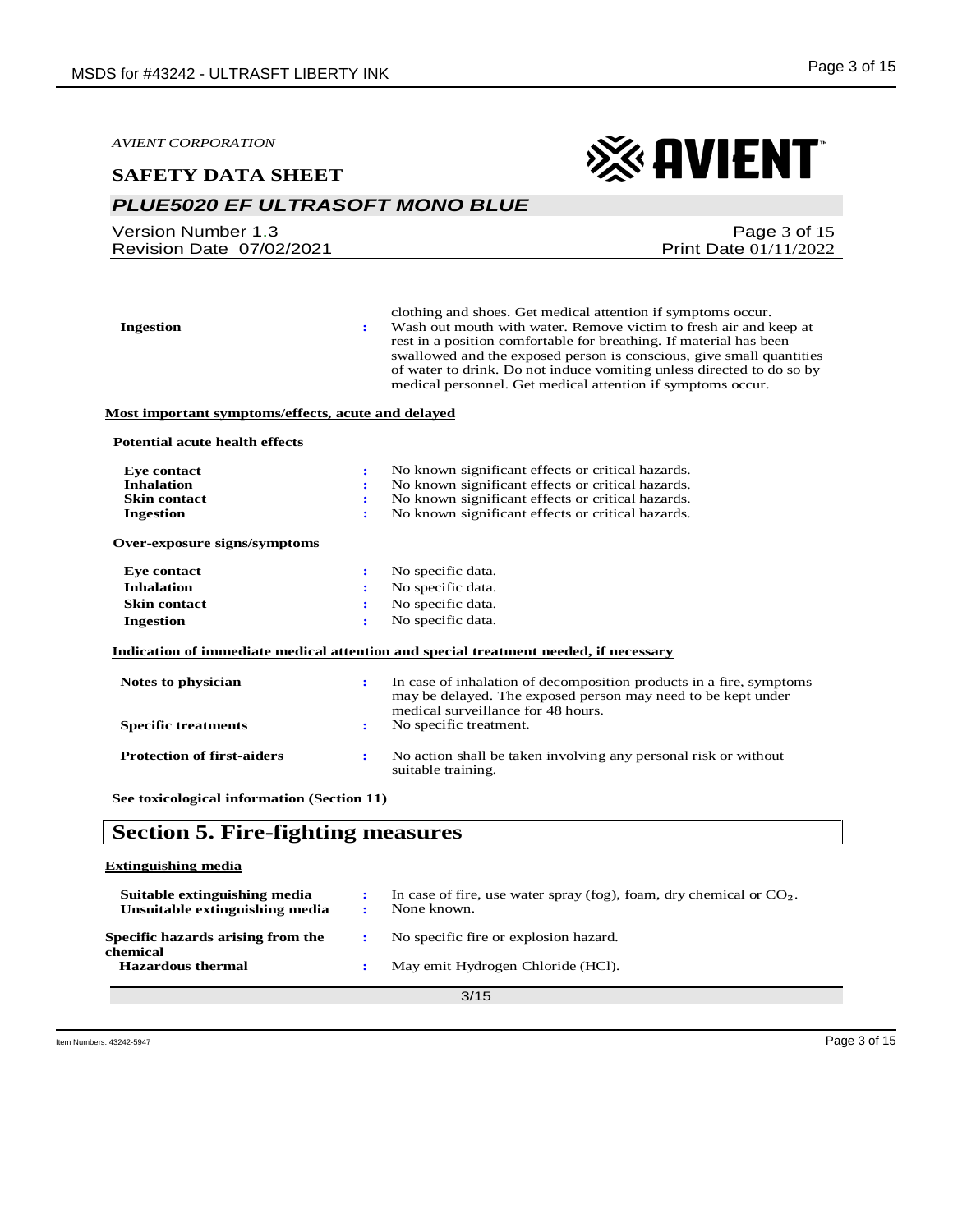#### **SAFETY DATA SHEET**

## *PLUE5020 EF ULTRASOFT MONO BLUE*

| Version Number 1.3       | Page 4 of 15                 |
|--------------------------|------------------------------|
| Revision Date 07/02/2021 | <b>Print Date 01/11/2022</b> |

| decomposition products                                  |              | Decomposition products may include the following materials:<br>carbon dioxide<br>carbon monoxide<br>nitrogen oxides<br>halogenated compounds<br>metal oxide/oxides                                |
|---------------------------------------------------------|--------------|---------------------------------------------------------------------------------------------------------------------------------------------------------------------------------------------------|
| <b>Special protective actions for fire-</b><br>fighters | $\mathbf{r}$ | Promptly isolate the scene by removing all persons from the vicinity<br>of the incident if there is a fire. No action shall be taken involving any<br>personal risk or without suitable training. |
| Special protective equipment for<br>fire-fighters       | ÷            | Fire-fighters should wear appropriate protective equipment and self-<br>contained breathing apparatus (SCBA) with a full face-piece operated<br>in positive pressure mode.                        |

### **Section 6. Accidental release measures**

#### **Personal precautions, protective equipment and emergency procedures**

| For non-emergency personnel<br>For emergency responders | ÷<br>$\ddot{\phantom{a}}$ | No action shall be taken involving any personal risk or without<br>suitable training. Evacuate surrounding areas. Keep unnecessary and<br>unprotected personnel from entering. Do not touch or walk through<br>spilled material. Put on appropriate personal protective equipment.<br>If specialized clothing is required to deal with the spillage, take note<br>of any information in Section 8 on suitable and unsuitable materials.<br>See also the information in "For non-emergency personnel". |
|---------------------------------------------------------|---------------------------|-------------------------------------------------------------------------------------------------------------------------------------------------------------------------------------------------------------------------------------------------------------------------------------------------------------------------------------------------------------------------------------------------------------------------------------------------------------------------------------------------------|
| <b>Environmental precautions</b>                        | $\ddot{\phantom{a}}$      | Avoid dispersal of spilled material and runoff and contact with soil,<br>waterways, drains and sewers. Inform the relevant authorities if the<br>product has caused environmental pollution (sewers, waterways, soil<br>or air).                                                                                                                                                                                                                                                                      |
| Methods and materials for containment and cleaning up   |                           |                                                                                                                                                                                                                                                                                                                                                                                                                                                                                                       |
| <b>Small spill</b>                                      | ÷                         | Move containers from spill area. Vacuum or sweep up material and<br>place in a designated, labeled waste container. Dispose of via a<br>licensed waste disposal contractor.                                                                                                                                                                                                                                                                                                                           |
| Large spill                                             | $\ddot{\phantom{a}}$      | Move containers from spill area. Prevent entry into sewers, water<br>courses, basements or confined areas. Vacuum or sweep up material<br>and place in a designated, labeled waste container. Dispose of via a<br>licensed waste disposal contractor. Note: see Section 1 for emergency<br>contact information and Section 13 for waste disposal.                                                                                                                                                     |

## **Section 7. Handling and storage**

#### **Precautions for safe handling**

4/15

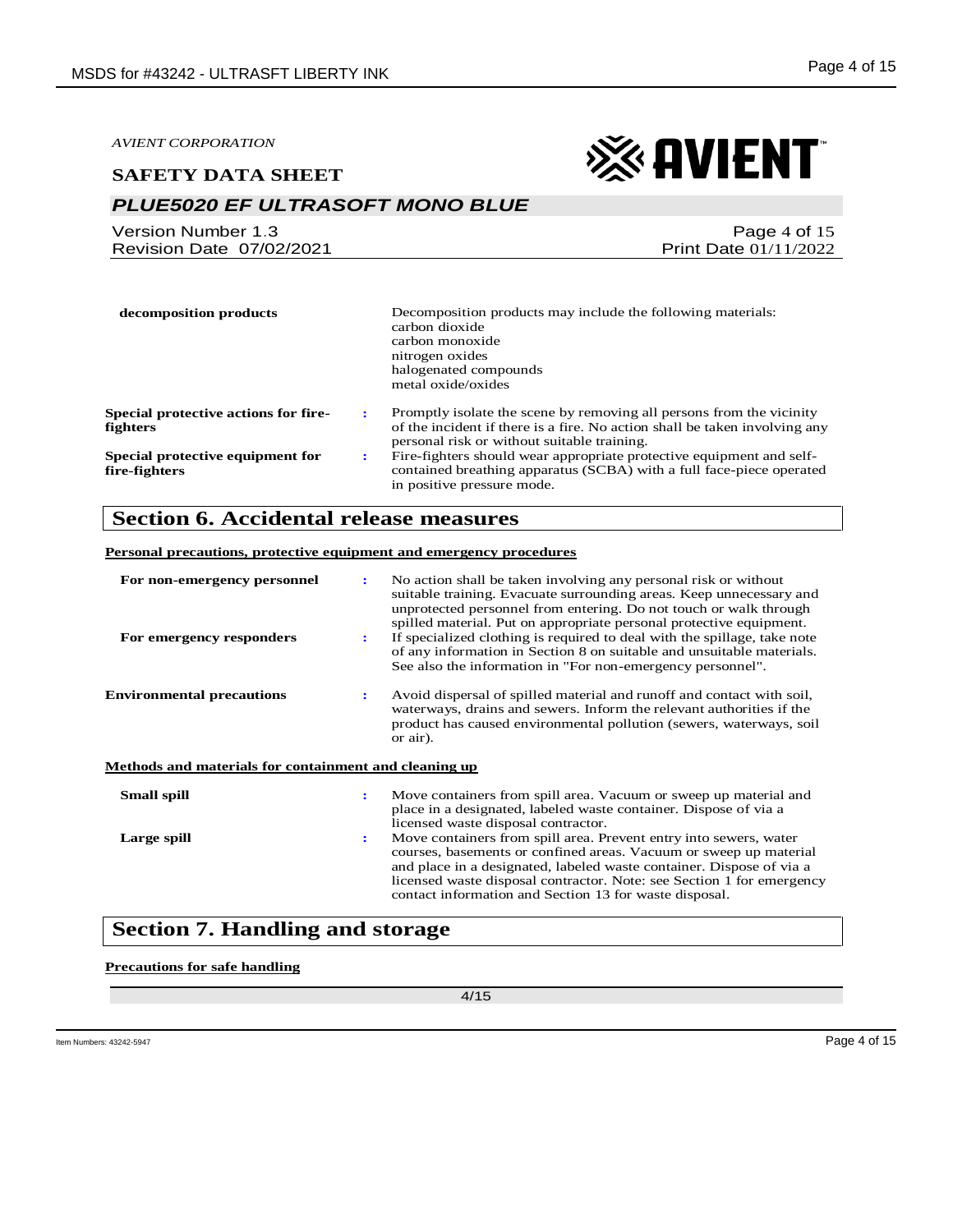#### **SAFETY DATA SHEET**

## *PLUE5020 EF ULTRASOFT MONO BLUE*

Version Number 1.3 Revision Date 07/02/2021 ※ AVIENT

Page 5 of 15

Print Date 01/11/2022

| <b>Protective measures</b><br>Advice on general occupational<br>hygiene |    | Put on appropriate personal protective equipment (see Section 8).<br>Eating, drinking and smoking should be prohibited in areas where this<br>material is handled, stored and processed. Workers should wash hands<br>and face before eating, drinking and smoking. Remove contaminated<br>clothing and protective equipment before entering eating areas. See<br>also Section 8 for additional information on hygiene measures.                                                                               |
|-------------------------------------------------------------------------|----|----------------------------------------------------------------------------------------------------------------------------------------------------------------------------------------------------------------------------------------------------------------------------------------------------------------------------------------------------------------------------------------------------------------------------------------------------------------------------------------------------------------|
| Conditions for safe storage,<br>including any incompatibilities         | ٠. | Store in accordance with local regulations. Store in original container<br>protected from direct sunlight in a dry, cool and well-ventilated area,<br>away from incompatible materials (see Section 10) and food and<br>drink. Keep container tightly closed and sealed until ready for use.<br>Containers that have been opened must be carefully resealed and kept<br>upright to prevent leakage. Do not store in unlabeled containers. Use<br>appropriate containment to avoid environmental contamination. |

## **Section 8. Exposure controls/personal protection**

#### **Control parameters**

#### **Occupational exposure limits**

| <b>Ingredient name</b>                 |                                                                                                                                                                                                 | <b>Exposure limits</b>                                                                                                                                                                                                                                                                                                           |  |  |  |
|----------------------------------------|-------------------------------------------------------------------------------------------------------------------------------------------------------------------------------------------------|----------------------------------------------------------------------------------------------------------------------------------------------------------------------------------------------------------------------------------------------------------------------------------------------------------------------------------|--|--|--|
| Titanium dioxide                       | <b>OSHA PEL 1989 (1989-03-01)</b><br>TWA 10 mg/m3 Form: Total dust<br><b>OSHA PEL (1993-06-30)</b><br>TWA 15 mg/m3 Form: Total dust<br><b>ACGIH TLV (1996-05-18)</b><br>TWA $10 \text{ mg/m}$ 3 |                                                                                                                                                                                                                                                                                                                                  |  |  |  |
| Appropriate engineering controls       | ÷                                                                                                                                                                                               | Good general ventilation should be sufficient to control worker<br>exposure to airborne contaminants.                                                                                                                                                                                                                            |  |  |  |
| <b>Environmental exposure controls</b> | ÷                                                                                                                                                                                               | Emissions from ventilation or work process equipment should be<br>checked to ensure they comply with the requirements of<br>environmental protection legislation. In some cases, fume scrubbers,<br>filters or engineering modifications to the process equipment will be<br>necessary to reduce emissions to acceptable levels. |  |  |  |
| <b>Individual protection measures</b>  |                                                                                                                                                                                                 |                                                                                                                                                                                                                                                                                                                                  |  |  |  |
| <b>Hygiene</b> measures                |                                                                                                                                                                                                 | Wash hands, forearms and face thoroughly after handling chemical<br>products, before eating, smoking and using the lavatory and at the end<br>of the working period. Appropriate techniques should be used to                                                                                                                    |  |  |  |
|                                        |                                                                                                                                                                                                 | 5/15                                                                                                                                                                                                                                                                                                                             |  |  |  |
|                                        |                                                                                                                                                                                                 |                                                                                                                                                                                                                                                                                                                                  |  |  |  |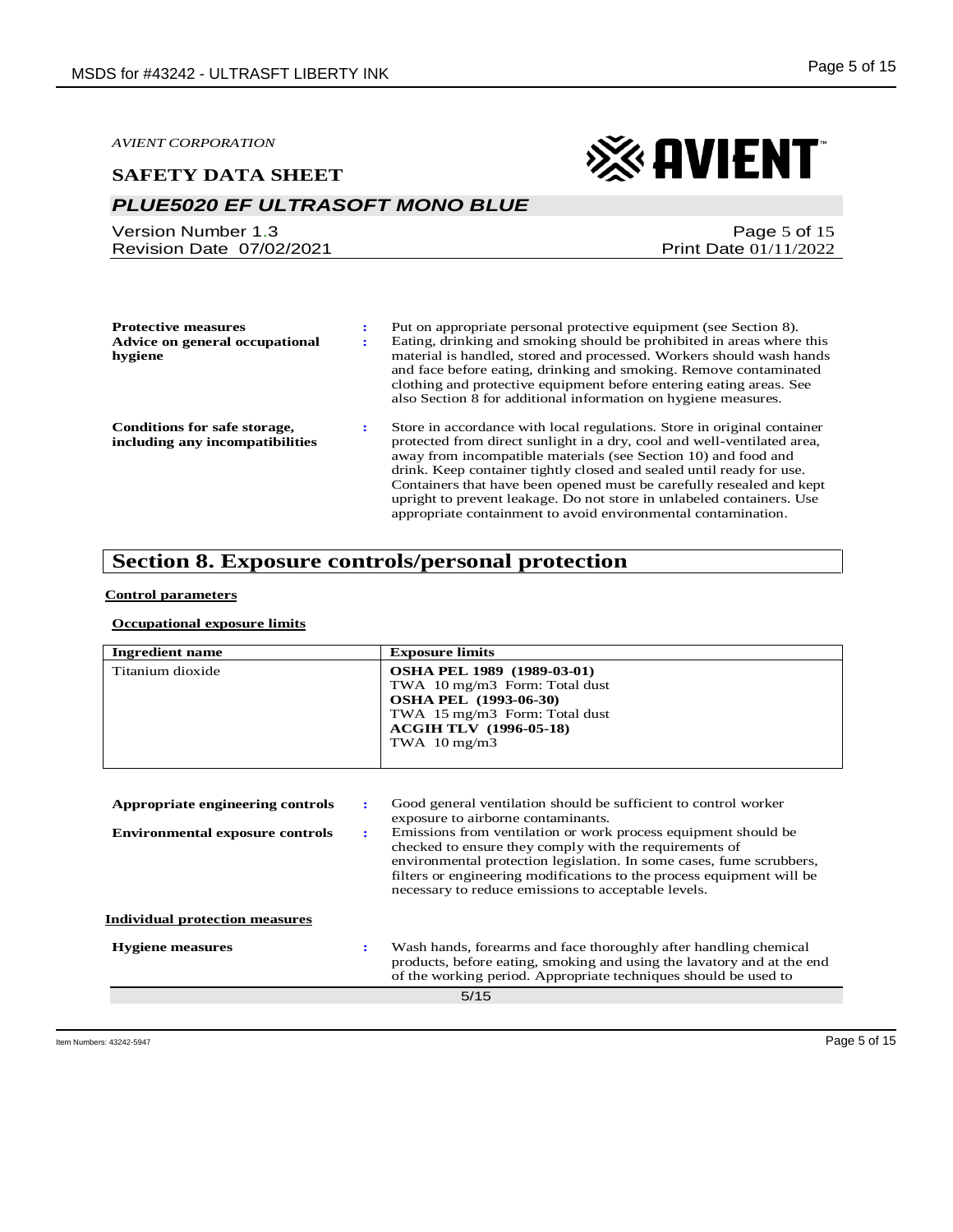### *PLUE5020 EF ULTRASOFT MONO BLUE*

| Version Number 1.3       | Page 6 of $15$               |
|--------------------------|------------------------------|
| Revision Date 07/02/2021 | <b>Print Date 01/11/2022</b> |

| <b>Eye/face protection</b>    | remove potentially contaminated clothing. Wash contaminated<br>clothing before reusing. Ensure that eyewash stations and safety<br>showers are close to the workstation location.<br>Safety eyewear complying with an approved standard should be used<br>÷<br>when a risk assessment indicates this is necessary to avoid exposure to<br>liquid splashes, mists, gases or dusts. If contact is possible, the<br>following protection should be worn, unless the assessment indicates a<br>higher degree of protection: safety glasses with side-shields. |
|-------------------------------|-----------------------------------------------------------------------------------------------------------------------------------------------------------------------------------------------------------------------------------------------------------------------------------------------------------------------------------------------------------------------------------------------------------------------------------------------------------------------------------------------------------------------------------------------------------|
| <b>Skin protection</b>        |                                                                                                                                                                                                                                                                                                                                                                                                                                                                                                                                                           |
| <b>Hand protection</b>        | Chemical-resistant, impervious gloves complying with an approved<br>÷<br>standard should be worn at all times when handling chemical products<br>if a risk assessment indicates this is necessary.                                                                                                                                                                                                                                                                                                                                                        |
| <b>Body protection</b>        | Personal protective equipment for the body should be selected based<br>÷<br>on the task being performed and the risks involved and should be<br>approved by a specialist before handling this product.                                                                                                                                                                                                                                                                                                                                                    |
| Other skin protection         | Appropriate footwear and any additional skin protection measures<br>÷<br>should be selected based on the task being performed and the risks<br>involved and should be approved by a specialist before handling this<br>product.                                                                                                                                                                                                                                                                                                                           |
| <b>Respiratory protection</b> | Based on the hazard and potential for exposure, select a respirator that<br>٠.<br>meets the appropriate standard or certification. Respirators must be<br>used according to a respiratory protection program to ensure proper<br>fitting, training, and other important aspects of use.                                                                                                                                                                                                                                                                   |

## **Section 9. Physical and chemical properties**

#### **Appearance**

| <b>Physical state</b>     |   | solid [Paste.]               |
|---------------------------|---|------------------------------|
| Color                     |   | <b>BLUE</b>                  |
| Odor                      | ÷ | Faint odor.                  |
| <b>Odor threshold</b>     | ٠ | Not available.               |
| рH                        | ÷ | Not available.               |
| <b>Melting point</b>      | ÷ | Not available.               |
| Boiling point             | ÷ | Not available.               |
| <b>Flash point</b>        | ÷ | Not available.               |
| <b>Burning time</b>       | ٠ | Not available.               |
| Burning rate              | ٠ | Not available.               |
| <b>Evaporation rate</b>   |   | Not available.               |
| Flammability (solid, gas) | ÷ | Not available.               |
| Lower and upper explosive | ÷ | <b>Lower:</b> Not available. |
| (flammable) limits        |   | <b>Upper:</b> Not available. |
| Vapor pressure            | ÷ | Not available.               |
| Vapor density             | ٠ | Not available.               |
|                           |   |                              |

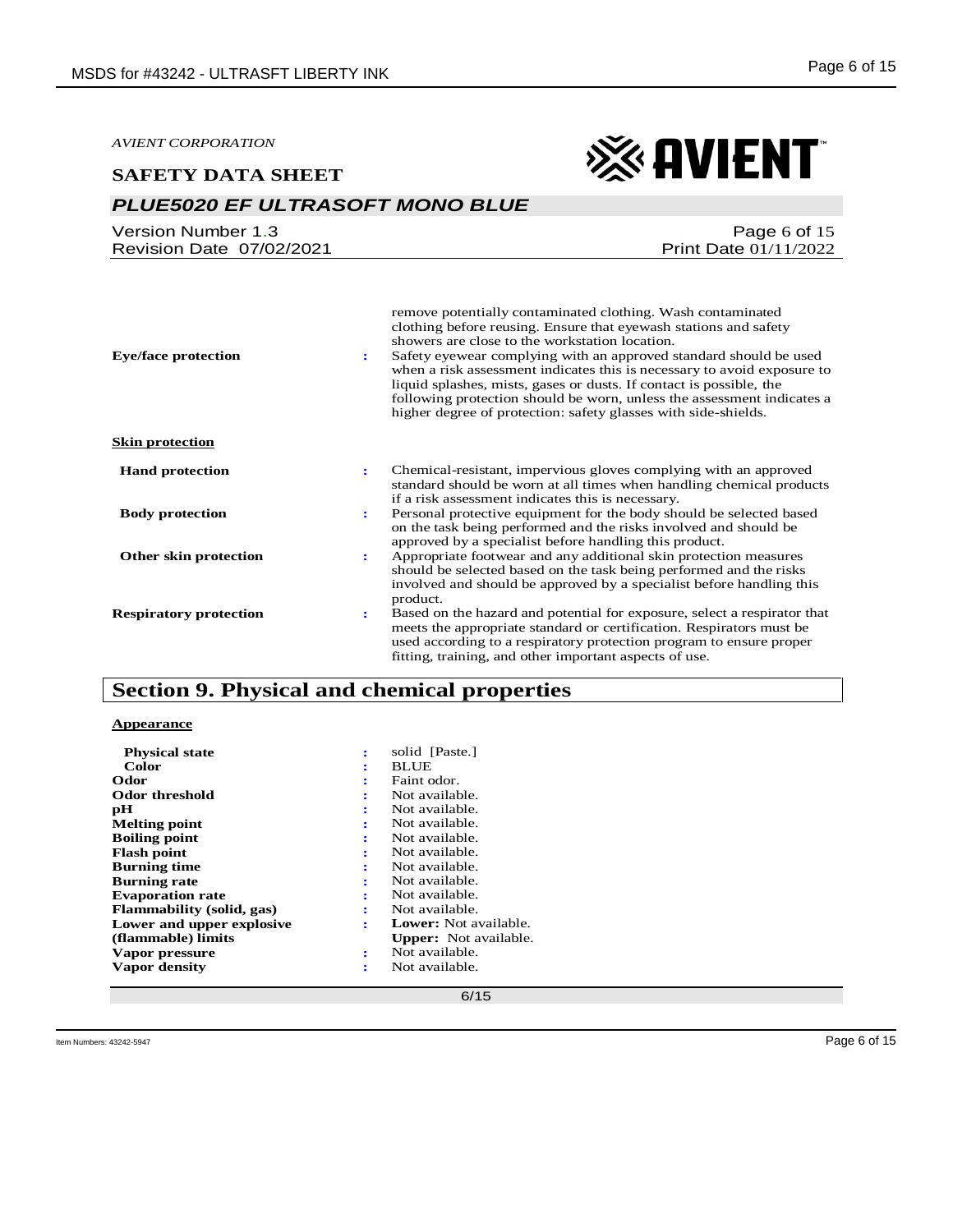#### *PLUE5020 EF ULTRASOFT MONO BLUE*

Version Number 1.3 Revision Date 07/02/2021

| <b>Relative density</b>                                         |    | Not available.                   |
|-----------------------------------------------------------------|----|----------------------------------|
| Solubility                                                      |    | Not available.                   |
| Solubility in water                                             |    | insoluble in water.              |
| <b>Partition coefficient: n-</b>                                | ÷  | Not available.                   |
| octanol/water                                                   |    |                                  |
| <b>Auto-ignition temperature</b>                                | ÷  | Not available.                   |
| <b>Decomposition temperature</b>                                |    | Not available.                   |
| <b>SADT</b>                                                     |    | Not available.                   |
| Viscositv                                                       | ÷  | <b>Dynamic:</b> Not available.   |
|                                                                 |    | <b>Kinematic:</b> Not available. |
| <b>Aerosol product</b>                                          |    |                                  |
| <b>Heat of combustion</b>                                       | ÷  | Not available.                   |
| <b>Ignition distance</b>                                        |    | Not available.                   |
| <b>Enclosed space ignition - Time</b>                           |    |                                  |
|                                                                 |    | Not available.                   |
| equivalent                                                      |    |                                  |
|                                                                 | ٠. | Not available.                   |
| <b>Enclosed space ignition -</b><br><b>Deflagration density</b> |    |                                  |
|                                                                 | ÷  | Not available.                   |
| <b>Flame</b> height<br><b>Flame duration</b>                    | ÷  | Not available.                   |

## **Section 10. Stability and reactivity**

| <b>Reactivity</b>                          | ÷ | No specific test data related to reactivity available for this product or<br>its ingredients.           |
|--------------------------------------------|---|---------------------------------------------------------------------------------------------------------|
| <b>Chemical stability</b>                  | ÷ | Stable under recommended storage and handling conditions (see<br>Section 7).                            |
| <b>Possibility of hazardous reactions</b>  | ÷ | Under normal conditions of storage and use, hazardous reactions will<br>not occur.                      |
| <b>Conditions to avoid</b>                 |   | Keep away from extreme heat and oxidizing agents.                                                       |
| Incompatible materials                     | ÷ | Avoid contact with acetal homopolymers and acetyl homopolymers<br>during processing.                    |
| <b>Hazardous decomposition</b><br>products | ÷ | Under normal conditions of storage and use, hazardous decomposition<br>products should not be produced. |

## **Section 11. Toxicological information**

**Information on toxicological effects**

| <b>Acute toxicity</b>          |               |                |             |          |
|--------------------------------|---------------|----------------|-------------|----------|
| <b>Product/ingredient name</b> | <b>Result</b> | <b>Species</b> | <b>Dose</b> | Exposure |
| Titanium oxide                 |               |                |             |          |
|                                |               |                |             |          |

7/15

Page 7 of 15 Print Date 01/11/2022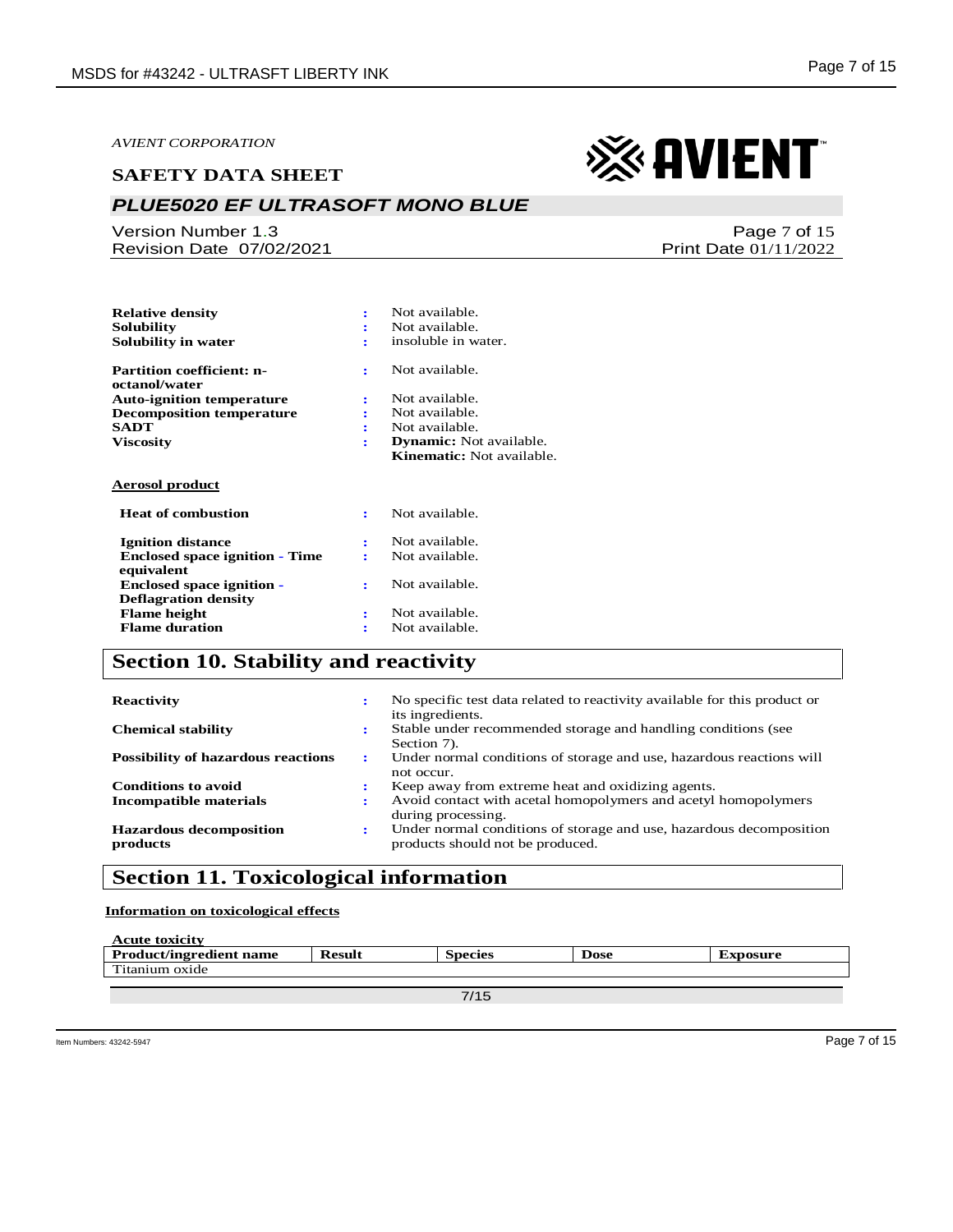### *PLUE5020 EF ULTRASOFT MONO BLUE*

Version Number 1.3 Revision Date 07/02/2021

Page 8 of 15 Print Date 01/11/2022

| LC50 Inhalation<br>Dusts and mists | Rat - Male | $6.82 \text{ Mg}/l$   | -4 h |
|------------------------------------|------------|-----------------------|------|
| LD50 Dermal                        | Rabbit     | $5,000 \text{ mg/kg}$ | -    |

 **Conclusion/Summary :** Mixture.Not fully tested.

**Irritation/Corrosion**

| <b>Product/ingredient name</b>                                     | <b>Result</b>        |             | <b>Species</b>             | <b>Score</b> | <b>Exposure</b>         | <b>Observation</b>       |
|--------------------------------------------------------------------|----------------------|-------------|----------------------------|--------------|-------------------------|--------------------------|
| Titanium oxide                                                     | Skin - Mild irritant |             | Human                      |              | $\sqrt{72 \text{ hrs}}$ | $\overline{\phantom{a}}$ |
|                                                                    |                      |             |                            |              |                         |                          |
| <b>Conclusion/Summary</b><br><b>Skin</b>                           | $\ddot{\cdot}$       |             | Mixture. Not fully tested. |              |                         |                          |
| <b>Eves</b>                                                        | $\ddot{\cdot}$       |             | Mixture. Not fully tested. |              |                         |                          |
| <b>Respiratory</b>                                                 | ÷                    |             | Mixture. Not fully tested. |              |                         |                          |
| <b>Sensitization</b>                                               |                      |             |                            |              |                         |                          |
| <b>Conclusion/Summary</b>                                          |                      |             |                            |              |                         |                          |
| <b>Skin</b>                                                        | $\ddot{\cdot}$       |             | Mixture. Not fully tested. |              |                         |                          |
| <b>Respiratory</b>                                                 | ÷                    |             | Mixture. Not fully tested. |              |                         |                          |
| <b>Mutagenicity</b>                                                |                      |             |                            |              |                         |                          |
| <b>Conclusion/Summary</b>                                          | ÷                    |             | Mixture. Not fully tested. |              |                         |                          |
| <b>Carcinogenicity</b>                                             |                      |             |                            |              |                         |                          |
| <b>Conclusion/Summary</b>                                          | ÷                    |             | Mixture. Not fully tested. |              |                         |                          |
| <b>Classification</b>                                              |                      |             |                            |              |                         |                          |
| <b>Product/ingredient name</b>                                     | <b>OSHA</b>          | <b>IARC</b> | <b>NTP</b>                 |              |                         |                          |
| Titanium oxide                                                     | $\overline{a}$       | 2B          | $\sim$                     |              |                         |                          |
| <b>Reproductive toxicity</b><br><b>Conclusion/Summary</b>          | ÷                    |             | Mixture. Not fully tested. |              |                         |                          |
| <b>Teratogenicity</b>                                              |                      |             |                            |              |                         |                          |
| <b>Conclusion/Summary</b>                                          | $\ddot{\phantom{a}}$ |             | Mixture. Not fully tested. |              |                         |                          |
| Specific target organ toxicity (single exposure)<br>Not available. |                      |             |                            |              |                         |                          |
|                                                                    |                      |             | 8/15                       |              |                         |                          |
|                                                                    |                      |             |                            |              |                         |                          |

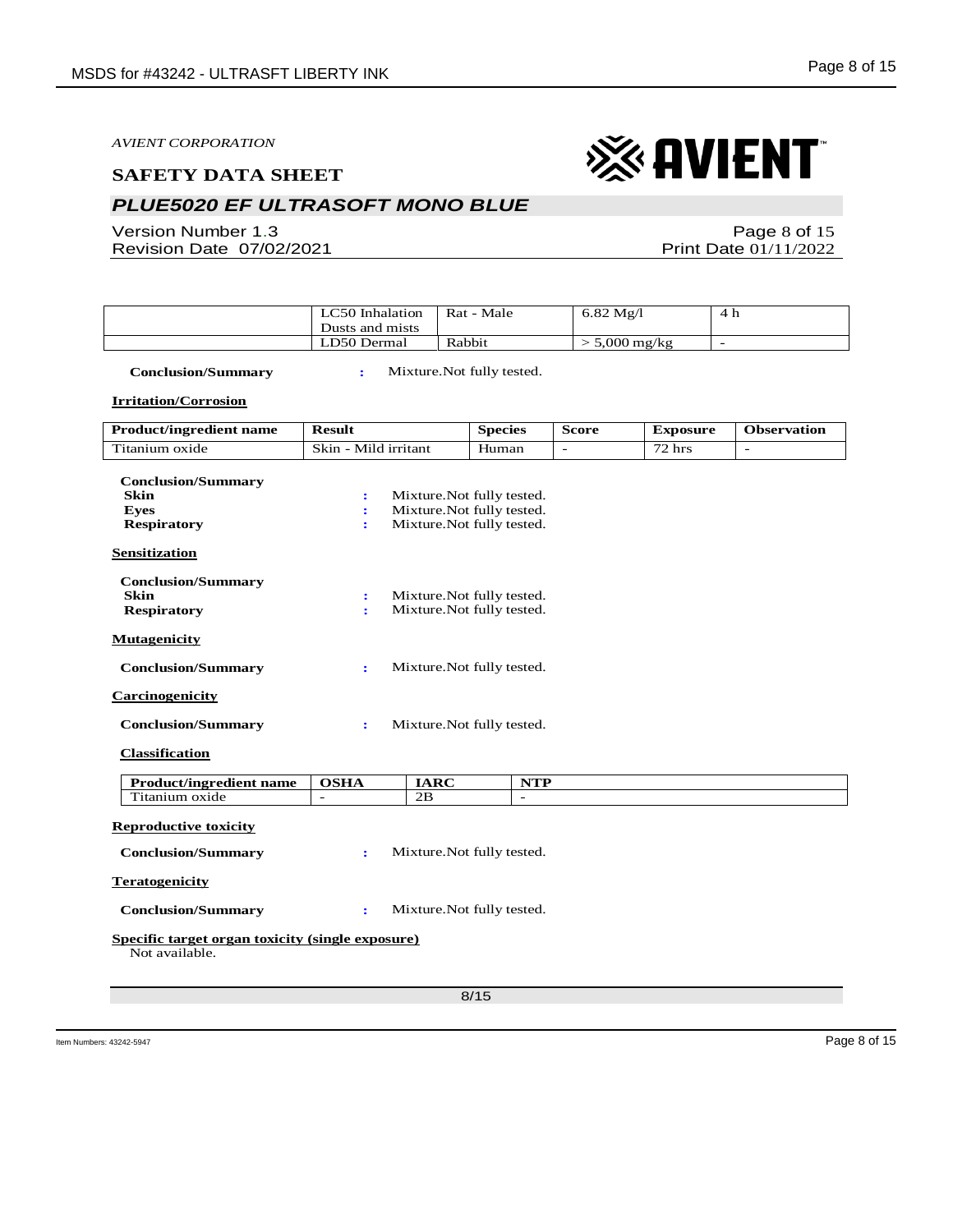#### **SAFETY DATA SHEET**

## *PLUE5020 EF ULTRASOFT MONO BLUE*

Version Number 1.3 Revision Date 07/02/2021

Page 9 of 15 Print Date 01/11/2022

※ AVIENT

| Specific target organ toxicity (repeated exposure)<br>Not available.                                                                   |                            |                                                                                                                                                                                                                                                                                                                            |
|----------------------------------------------------------------------------------------------------------------------------------------|----------------------------|----------------------------------------------------------------------------------------------------------------------------------------------------------------------------------------------------------------------------------------------------------------------------------------------------------------------------|
| Aspiration hazard<br>Not available.                                                                                                    |                            |                                                                                                                                                                                                                                                                                                                            |
| Information on the likely routes of<br>exposure                                                                                        | ÷                          | Not available.                                                                                                                                                                                                                                                                                                             |
| Potential acute health effects                                                                                                         |                            |                                                                                                                                                                                                                                                                                                                            |
| <b>Eye contact</b><br><b>Inhalation</b><br><b>Skin contact</b><br><b>Ingestion</b>                                                     | ÷<br>÷<br>÷<br>÷           | No known significant effects or critical hazards.<br>No known significant effects or critical hazards.<br>No known significant effects or critical hazards.<br>No known significant effects or critical hazards.                                                                                                           |
| Symptoms related to the physical, chemical and toxicological characteristics                                                           |                            |                                                                                                                                                                                                                                                                                                                            |
| <b>Eye contact</b><br><b>Inhalation</b><br><b>Skin contact</b><br><b>Ingestion</b>                                                     | ÷<br>÷<br>÷<br>÷           | No specific data.<br>No specific data.<br>No specific data.<br>No specific data.                                                                                                                                                                                                                                           |
|                                                                                                                                        |                            | Delayed and immediate effects and also chronic effects from short and long term exposure                                                                                                                                                                                                                                   |
| <b>Short term exposure</b>                                                                                                             |                            |                                                                                                                                                                                                                                                                                                                            |
| <b>Potential immediate effects</b><br><b>Potential delayed effects</b>                                                                 | ÷<br>$\ddot{\phantom{a}}$  | Not available.<br>Not available.                                                                                                                                                                                                                                                                                           |
| Long term exposure                                                                                                                     |                            |                                                                                                                                                                                                                                                                                                                            |
| <b>Potential immediate effects</b><br><b>Potential delayed effects</b>                                                                 | $\ddot{\cdot}$<br>÷        | Not available.<br>Not available.                                                                                                                                                                                                                                                                                           |
| <b>Potential chronic health effects</b>                                                                                                |                            |                                                                                                                                                                                                                                                                                                                            |
| <b>Conclusion/Summary</b>                                                                                                              | $\ddot{\cdot}$             | Mixture. Not fully tested.                                                                                                                                                                                                                                                                                                 |
| General<br>Carcinogenicity<br><b>Mutagenicity</b><br><b>Teratogenicity</b><br><b>Developmental effects</b><br><b>Fertility effects</b> | ÷<br>÷<br>÷<br>÷<br>÷<br>÷ | No known significant effects or critical hazards.<br>No known significant effects or critical hazards.<br>No known significant effects or critical hazards.<br>No known significant effects or critical hazards.<br>No known significant effects or critical hazards.<br>No known significant effects or critical hazards. |
| <b>Numerical measures of toxicity</b>                                                                                                  |                            |                                                                                                                                                                                                                                                                                                                            |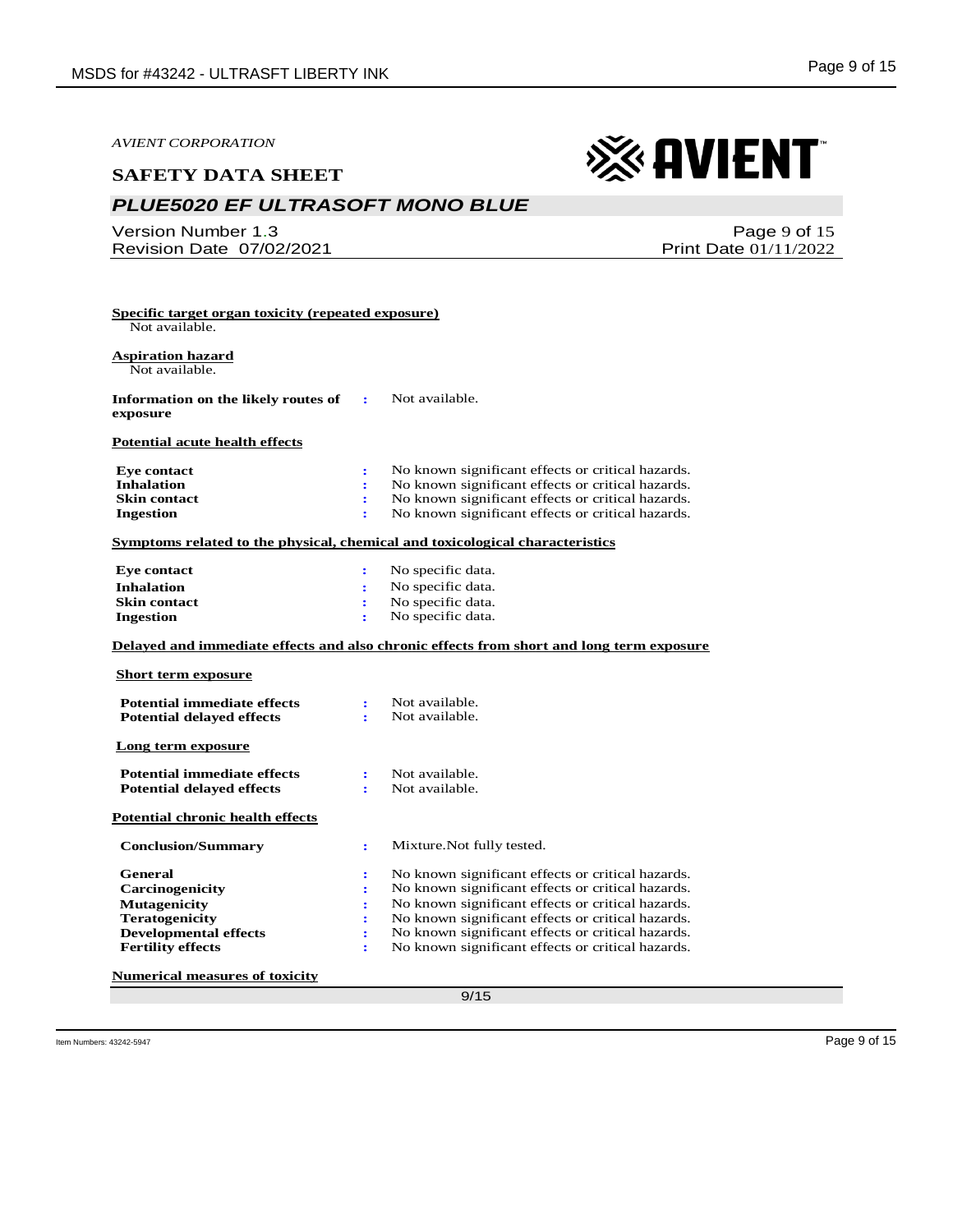#### **SAFETY DATA SHEET**

## *PLUE5020 EF ULTRASOFT MONO BLUE*

Version Number 1.3 Revision Date 07/02/2021

Page 10 of 15 Print Date 01/11/2022

#### **Acute toxicity estimates**

| <b>Product/ingredient name</b>            | Oral | <b>Dermal</b> | <b>Inhalation</b><br>(gases) | <b>Inhalation</b><br>(vapors) | <b>Inhalation</b><br>(dusts and<br>mists) |
|-------------------------------------------|------|---------------|------------------------------|-------------------------------|-------------------------------------------|
| PLUE5020 EF ULTRASOFT<br><b>MONO BLUE</b> | N/A  | N/A           | N/A                          | N/A                           | $6.82 \text{ Mg}/l$                       |
| Titanium oxide                            | N/A  | N/A           | N/A                          | N/A                           | $6.82 \text{ Mg}/l$                       |

**Other information :** This mixture has not been evaluated as a whole for health effects. Exposure effects listed are based on existing health data for the individual components which comprise the mixture.

## **Section 12. Ecological information**

#### **Toxicity**

| <b>Product/ingredient name</b>                                    | <b>Result</b>                                                                       |                               | <b>Species</b>                                                                   | <b>Exposure</b> |
|-------------------------------------------------------------------|-------------------------------------------------------------------------------------|-------------------------------|----------------------------------------------------------------------------------|-----------------|
| Titanium oxide                                                    |                                                                                     |                               |                                                                                  |                 |
|                                                                   | Acute $LC50 > 1,000$ Mg/l                                                           |                               | Fish - Fundulus heteroclitus                                                     | 96 h            |
|                                                                   | Marine water                                                                        |                               |                                                                                  |                 |
|                                                                   |                                                                                     | Acute LC50 3 Mg/l Fresh water | Crustaceans - Ceriodaphnia<br>dubia                                              | 48 h            |
|                                                                   | Acute LC50 6.5 Mg/l Fresh<br>water                                                  |                               | Daphnia - Daphnia pulex                                                          | 48 h            |
| PLUE5020 EF ULTRASOFT MONO BLUE                                   |                                                                                     |                               |                                                                                  |                 |
| <b>Remarks - Acute - Aquatic</b>                                  |                                                                                     |                               | Chemicals are not readily available as they are bound within the polymer matrix. |                 |
| invertebrates.:                                                   |                                                                                     |                               |                                                                                  |                 |
| <b>Conclusion/Summary</b>                                         | Chemicals are not readily available as they are bound within the<br>polymer matrix. |                               |                                                                                  |                 |
| <b>Persistence and degradability</b><br><b>Conclusion/Summary</b> | ÷                                                                                   | polymer matrix.               | Chemicals are not readily available as they are bound within the                 |                 |
| <b>Conclusion/Summary</b>                                         | ÷                                                                                   | 10/15                         | Chemicals are not readily available as they are bound within the                 |                 |
|                                                                   |                                                                                     |                               |                                                                                  |                 |

## ※AVIENT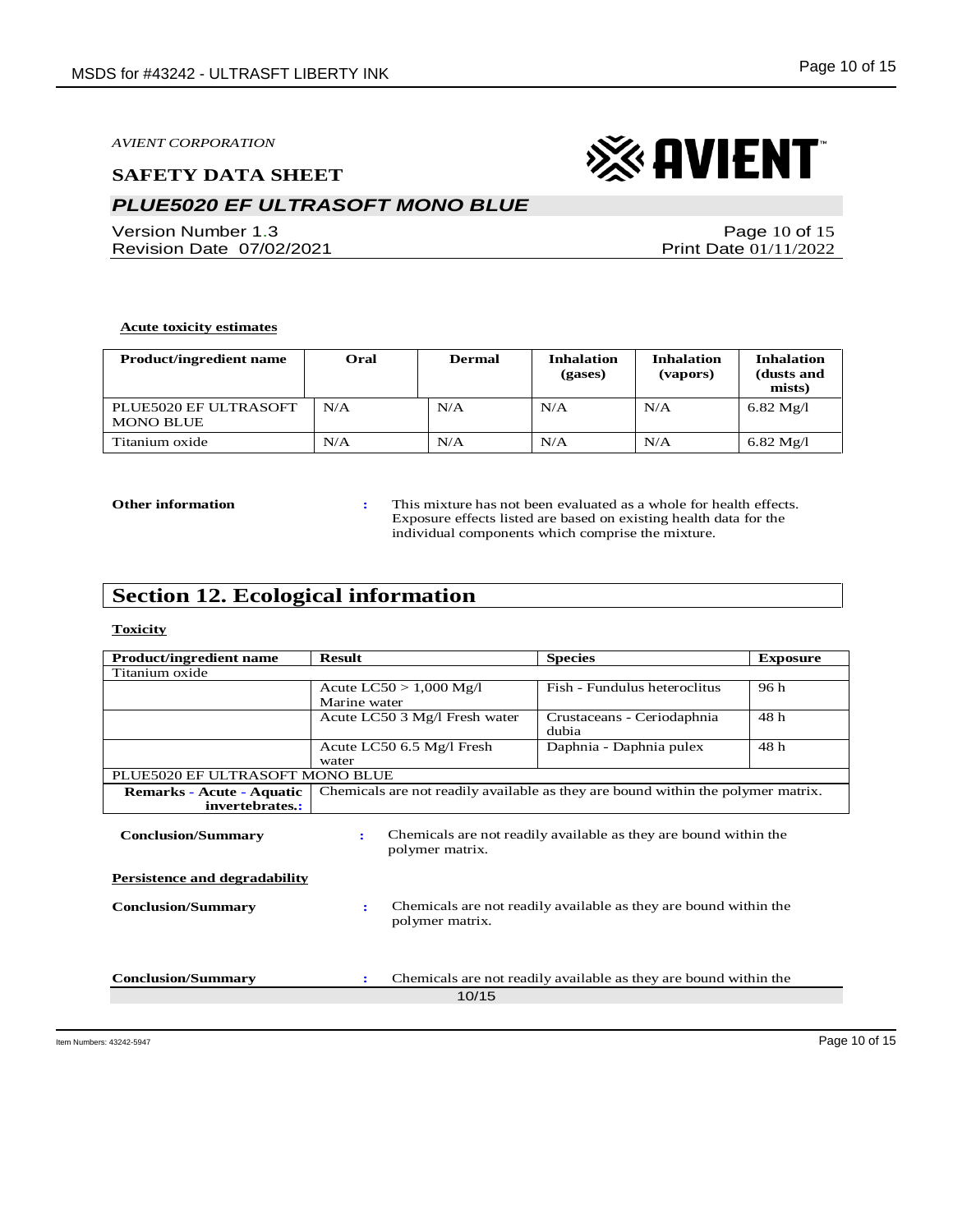| <b>AVIENT CORPORATION</b>                             |                      | $\otimes$ avient                                                                                                                                                                                                                                                                                                                                                                                                                                                                               |
|-------------------------------------------------------|----------------------|------------------------------------------------------------------------------------------------------------------------------------------------------------------------------------------------------------------------------------------------------------------------------------------------------------------------------------------------------------------------------------------------------------------------------------------------------------------------------------------------|
| <b>SAFETY DATA SHEET</b>                              |                      |                                                                                                                                                                                                                                                                                                                                                                                                                                                                                                |
| <b>PLUE5020 EF ULTRASOFT MONO BLUE</b>                |                      |                                                                                                                                                                                                                                                                                                                                                                                                                                                                                                |
| Version Number 1.3<br><b>Revision Date 07/02/2021</b> |                      | Page 11 of 15<br>Print Date 01/11/2022                                                                                                                                                                                                                                                                                                                                                                                                                                                         |
|                                                       |                      | polymer matrix.                                                                                                                                                                                                                                                                                                                                                                                                                                                                                |
| <b>Bioaccumulative potential</b><br>Not available.    |                      |                                                                                                                                                                                                                                                                                                                                                                                                                                                                                                |
| <b>Mobility in soil</b>                               |                      |                                                                                                                                                                                                                                                                                                                                                                                                                                                                                                |
| Soil/water partition coefficient<br>(KOC)             | $\mathbf{r}$         | Not available.                                                                                                                                                                                                                                                                                                                                                                                                                                                                                 |
| Other adverse effects                                 | ÷                    | No known significant effects or critical hazards.                                                                                                                                                                                                                                                                                                                                                                                                                                              |
| <b>Section 13. Disposal considerations</b>            |                      |                                                                                                                                                                                                                                                                                                                                                                                                                                                                                                |
| <b>Disposal methods</b>                               | $\ddot{\phantom{a}}$ | The generation of waste should be avoided or minimized wherever<br>possible. Disposal of this product, solutions and any by-products<br>should at all times comply with the requirements of environmental<br>protection and waste disposal legislation and any regional local<br>authority requirements. Dispose of surplus and non-recyclable<br>products via a licensed waste disposal contractor. Waste should not be<br>disposed of untreated to the sewer unless fully compliant with the |

disposed of untreated to the sewer unless fully compliant with the requirements of all authorities with jurisdiction. Waste packaging should be recycled. Incineration or landfill should only be considered when recycling is not feasible. This material and its container must be disposed of in a safe way. Empty containers or liners may retain some product residues. Avoid dispersal of spilled material and runoff and contact with soil, waterways, drains and sewers.

**United States - RCRA Acute hazardous waste "P" List:** Not listed

**United States - RCRA Toxic hazardous waste "U" List:** Not listed

## **Section 14. Transport information**

| U.S.DOT 49CFR<br>Ground/Air/Water      | $\ddot{\phantom{0}}$ | Not regulated for transportation.                              |
|----------------------------------------|----------------------|----------------------------------------------------------------|
| International Air<br>ICAO/IATA         | ÷                    | Not classified as dangerous goods under transport regulations. |
| International Water<br><b>IMO/IMDG</b> | ÷                    | Not classified as dangerous goods under transport regulations. |

11/15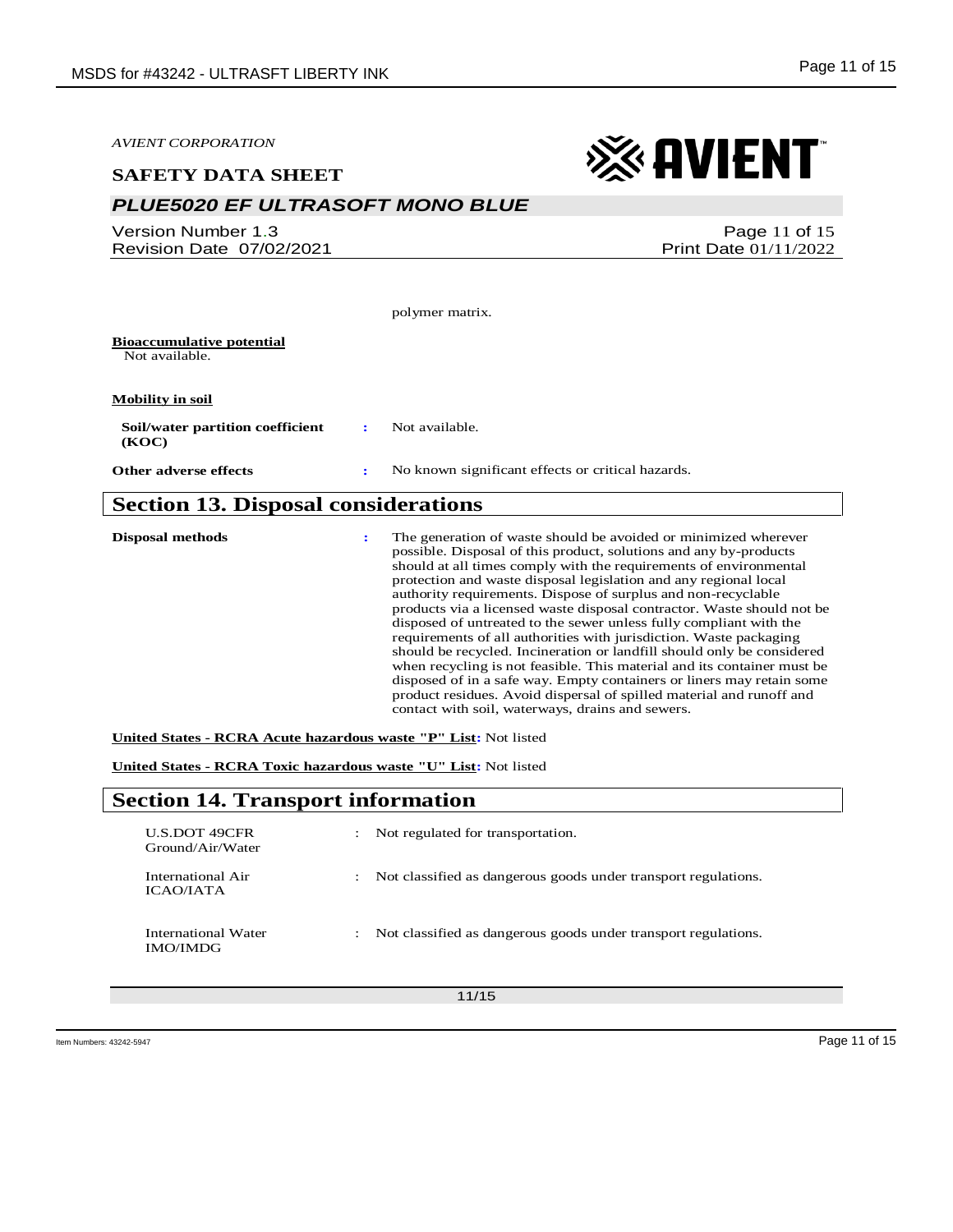#### *PLUE5020 EF ULTRASOFT MONO BLUE*

Version Number 1.3 Revision Date 07/02/2021

## **Section 15. Regulatory information**

| <b>U.S. Federal regulations</b>                                                                                                                                                                                                                                                                                             | $\ddot{\phantom{a}}$                                                          | United States - TSCA 12(b) - Chemical export notification: None<br>of the components are listed.<br>United States - TSCA 4(a) - Final Test Rules: Not listed<br>United States - TSCA 4(a) - ITC Priority list: Not listed<br>United States - TSCA 4(a) - Proposed test rules: Not listed<br>United States - TSCA 4(f) - Priority risk review: Not listed<br>United States - TSCA $5(a)2$ - Final significant new use rules: Not<br>listed<br>United States - TSCA $5(a)2$ - Proposed significant new use rules:<br>Not listed<br>United States - TSCA 5(e) - Substances consent order: Not listed<br>United States - TSCA 6 - Final risk management: Not listed<br>United States - TSCA 6 - Proposed risk management: Not listed<br>United States - TSCA 8(a) - Chemical risk rules: Not listed<br>United States - TSCA 8(a) - Dioxin/Furane precusor: Not listed<br>United States - TSCA 8(a) - Chemical Data Reporting (CDR): Not<br>determined<br>United States - TSCA 8(a) - Preliminary assessment report<br>(PAIR): Not listed<br>United States - TSCA 8(c) - Significant adverse reaction (SAR):<br>Not listed<br>United States - TSCA 8(d) - Health and safety studies: Not listed<br>United States - EPA Clean water act (CWA) section 307 - Priority |
|-----------------------------------------------------------------------------------------------------------------------------------------------------------------------------------------------------------------------------------------------------------------------------------------------------------------------------|-------------------------------------------------------------------------------|----------------------------------------------------------------------------------------------------------------------------------------------------------------------------------------------------------------------------------------------------------------------------------------------------------------------------------------------------------------------------------------------------------------------------------------------------------------------------------------------------------------------------------------------------------------------------------------------------------------------------------------------------------------------------------------------------------------------------------------------------------------------------------------------------------------------------------------------------------------------------------------------------------------------------------------------------------------------------------------------------------------------------------------------------------------------------------------------------------------------------------------------------------------------------------------------------------------------------------------------------------------|
| <b>Clean Air Act Section 112(b)</b><br><b>Hazardous Air Pollutants (HAPs)</b><br><b>Clean Air Act Section 602 Class I</b><br><b>Substances</b><br><b>Clean Air Act Section 602 Class II</b><br><b>Substances</b><br><b>DEA List I Chemicals (Precursor</b><br><b>Chemicals</b> )<br><b>DEA List II Chemicals (Essential</b> | ÷<br>$\ddot{\phantom{a}}$<br>÷<br>$\ddot{\mathbf{r}}$<br>$\ddot{\phantom{a}}$ | pollutants: Listed Phthalocyanine Blue<br><b>Phenol</b><br>United States - EPA Clean water act (CWA) section 311 -<br><b>Hazardous substances:</b> Listed<br>United States - EPA Clean air act (CAA) section 112 - Accidental<br>release prevention - Flammable substances: Not listed<br>United States - EPA Clean air act (CAA) section 112 - Accidental<br>release prevention - Toxic substances: Not listed<br>United States - Department of commerce - Precursor chemical:<br>Not listed<br>Listed<br>Not listed<br>Not listed<br>Not listed<br>Not listed<br>12/15                                                                                                                                                                                                                                                                                                                                                                                                                                                                                                                                                                                                                                                                                       |

Page 12 of 15

Print Date 01/11/2022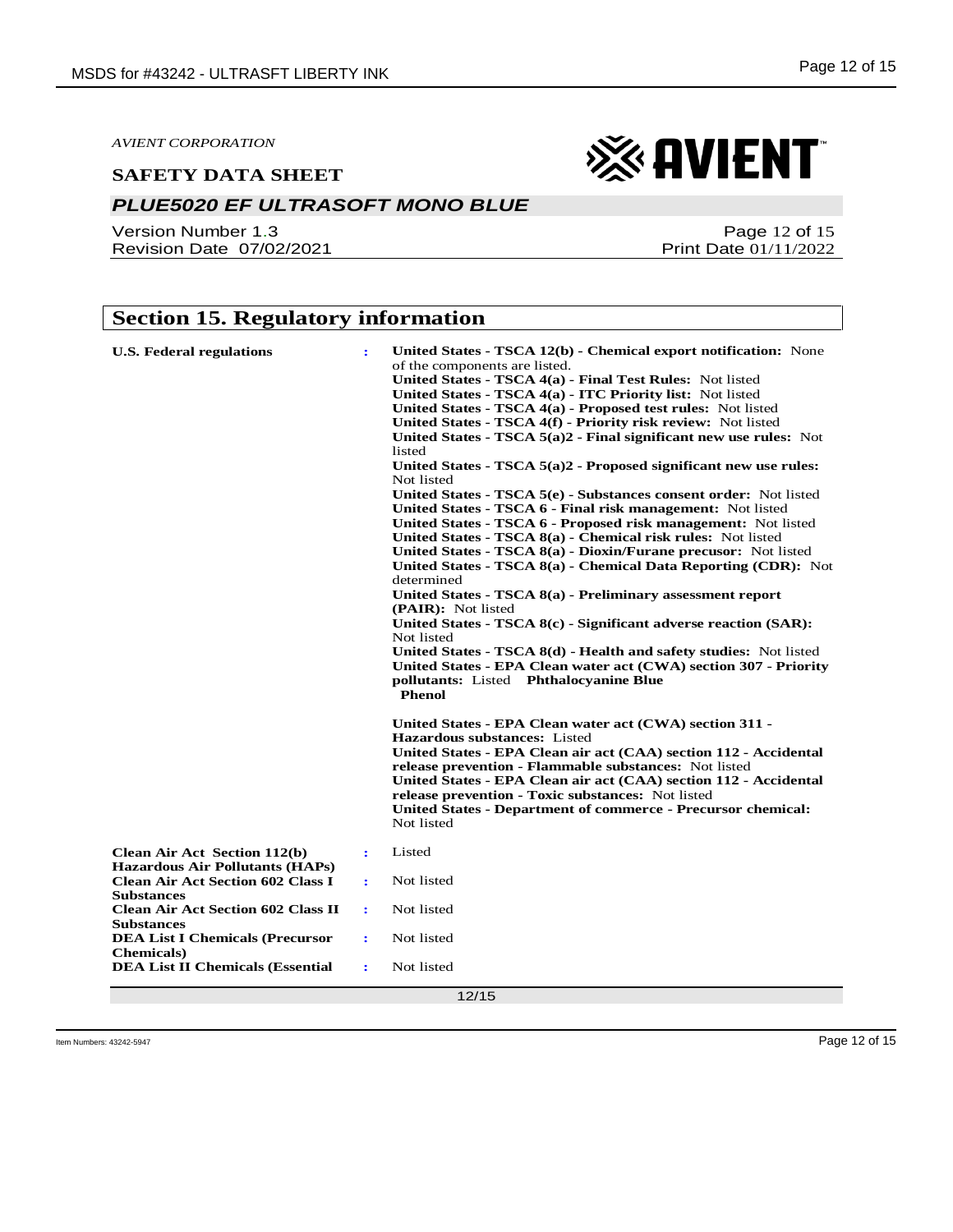#### **SAFETY DATA SHEET**

## *PLUE5020 EF ULTRASOFT MONO BLUE*

Version Number 1.3 Revision Date 07/02/2021

**Chemicals)**

#### **US. EPA CERCLA Hazardous Substances (40 CFR 302)**

not applicable

**SARA 311/312**

**Classification :** Not applicable.

#### **Composition/information on ingredients**

No products were found.

| <b>Name</b>    |                  | <b>Classification</b>               |
|----------------|------------------|-------------------------------------|
| Titanium oxide | $>= 10 - \le 25$ | <b>CARCINOGENICITY</b> - Category 2 |
|                |                  |                                     |

Not applicable.

| <b>State regulations</b> |    |                                                                                                                 |
|--------------------------|----|-----------------------------------------------------------------------------------------------------------------|
| <b>Massachusetts</b>     | ÷  | None of the components are listed.                                                                              |
| <b>New York</b>          | е. | None of the components are listed.                                                                              |
| <b>New Jersey</b>        | ÷  | The following components are listed:<br>Ethene, chloro-, homopolymer<br>Titanium dioxide<br>Phthalocyanine Blue |
| Pennsylvania             | ÷  | The following components are listed:<br>Titanium dioxide                                                        |
|                          |    | Phthalocyanine Blue                                                                                             |

**California Prop. 65**

**WARNING**: This product can expose you to Titanium dioxide, which is known to the State of California to cause cancer. For more information go to www.P65Warnings.ca.gov.

| <b>Ingredient name</b> | No significant risk level | <b>Maximum acceptable</b><br>dosage level |
|------------------------|---------------------------|-------------------------------------------|
| Titanium dioxide       | -                         |                                           |

| United States inventory (TSCA 8b) | All components are active or exempted. |  |
|-----------------------------------|----------------------------------------|--|
|                                   |                                        |  |

**Canada inventory :** All components are listed or exempted.

13/15

Item Numbers: 43242-5947 Page 13 of 15

Page 13 of 15 Print Date 01/11/2022

※ AVIENT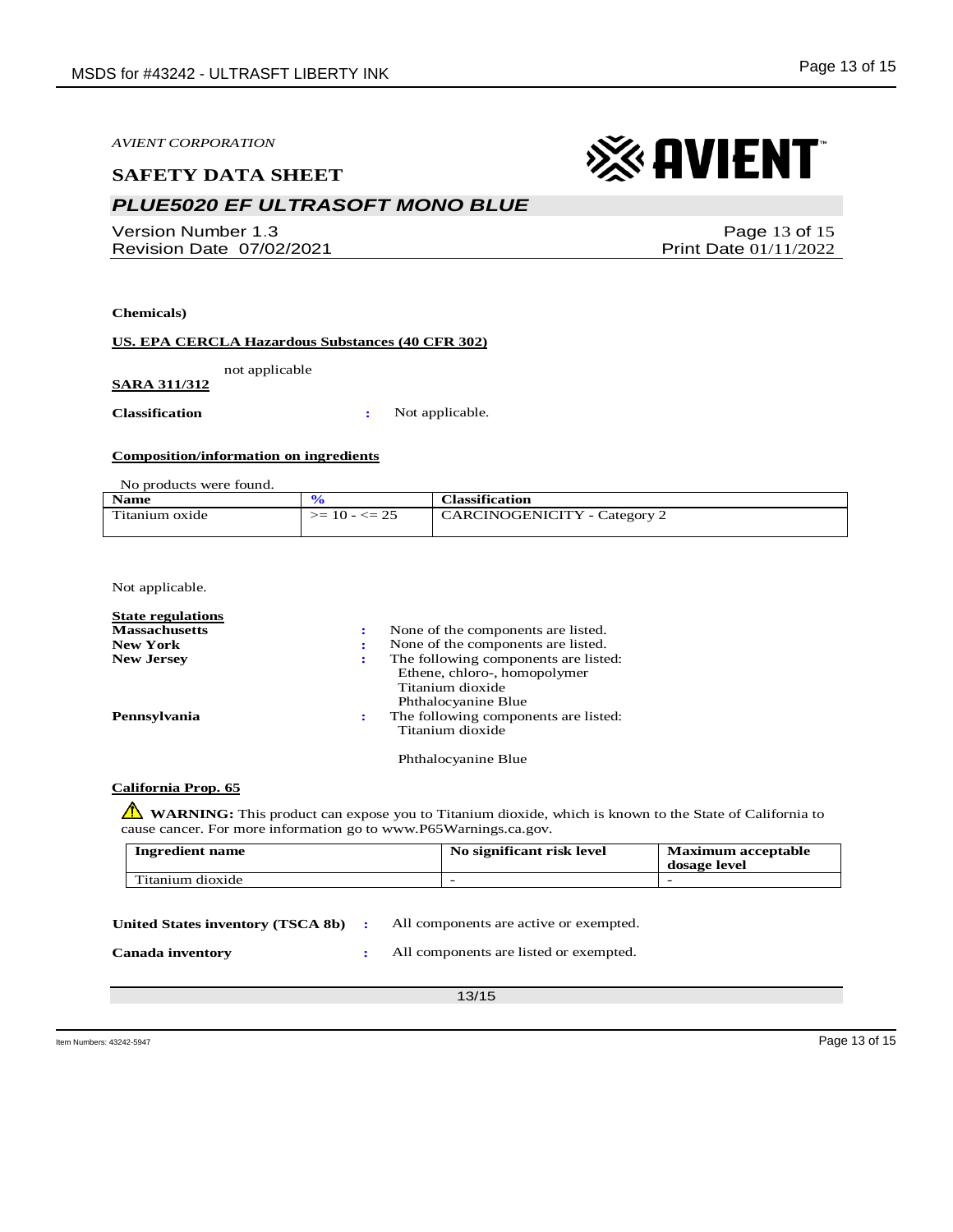#### **SAFETY DATA SHEET**

### *PLUE5020 EF ULTRASOFT MONO BLUE*

Version Number 1.3 Revision Date 07/02/2021

## ※ AVIENT

Page 14 of 15 Print Date 01/11/2022

#### **International regulations**

#### **Inventory list**

| Australia                | ٠  | Not determined.                        |
|--------------------------|----|----------------------------------------|
| Canada                   | ÷  | All components are listed or exempted. |
| China                    | ٠. | All components are listed or exempted. |
| <b>Europe inventory</b>  | :  | All components are listed or exempted. |
| Japan                    |    | Not determined.                        |
| <b>New Zealand</b>       | ٠. | All components are listed or exempted. |
| <b>Philippines</b>       |    | All components are listed or exempted. |
| <b>Republic of Korea</b> | ٠. | All components are listed or exempted. |
| Taiwan                   | ٠. | All components are listed or exempted. |
| <b>Turkey</b>            |    | Not determined.                        |
| <b>United States</b>     | ÷  | All components are active or exempted. |
|                          |    |                                        |

#### **Section 16. Other information**

**Hazardous Material Information System (U.S.A.)**

| <b>Health</b>           |  |
|-------------------------|--|
| <b>Flammability</b>     |  |
| <b>Physical hazards</b> |  |
|                         |  |

**Caution: HMIS® ratings are based on a 0-4 rating scale, with 0 representing minimal hazards or risks, and 4 representing significant hazards or risks. Although HMIS® ratings and the associated label are not required on SDSs or products leaving a facility under 29 CFR 1910.1200, the preparer may choose to provide them. HMIS® ratings are to be used with a fully implemented HMIS® program. HMIS® is a registered trademark and service mark of the American Coatings Association, Inc.**

**The customer is responsible for determining the PPE code for this material. For more information on HMIS® Personal Protective Equipment (PPE) codes, consult the HMIS® Implementation Manual. History**

| <b>AAASCOL \</b>               |   |                                                                          |
|--------------------------------|---|--------------------------------------------------------------------------|
| Date of printing               |   | 01/11/2022                                                               |
| Date of issue/Date of revision |   | 07/02/2021                                                               |
| Date of previous issue         |   | 07/02/2021                                                               |
| <b>Version</b>                 | ٠ | 1.3                                                                      |
| <b>Key to abbreviations</b>    |   | $ATE = Acute Toxicity Estimate$                                          |
|                                |   | $BCF = Bioconcentration Factor$                                          |
|                                |   | $GHS = Globally Harmonized System of Classification and Labelling of$    |
|                                |   | Chemicals                                                                |
|                                |   | $IATA = International Air Transport Association$                         |
|                                |   | $\text{IRC}$ = Intermediate Bulk Container                               |
|                                |   | $IMDG = International\,$ Maritime Dangerous Goods                        |
|                                |   | $LogPow = logarithm$ of the octanol/water partition coefficient          |
|                                |   | $MARPOL = International Convention for the Prevention of Pollution From$ |
|                                |   | 14/15                                                                    |